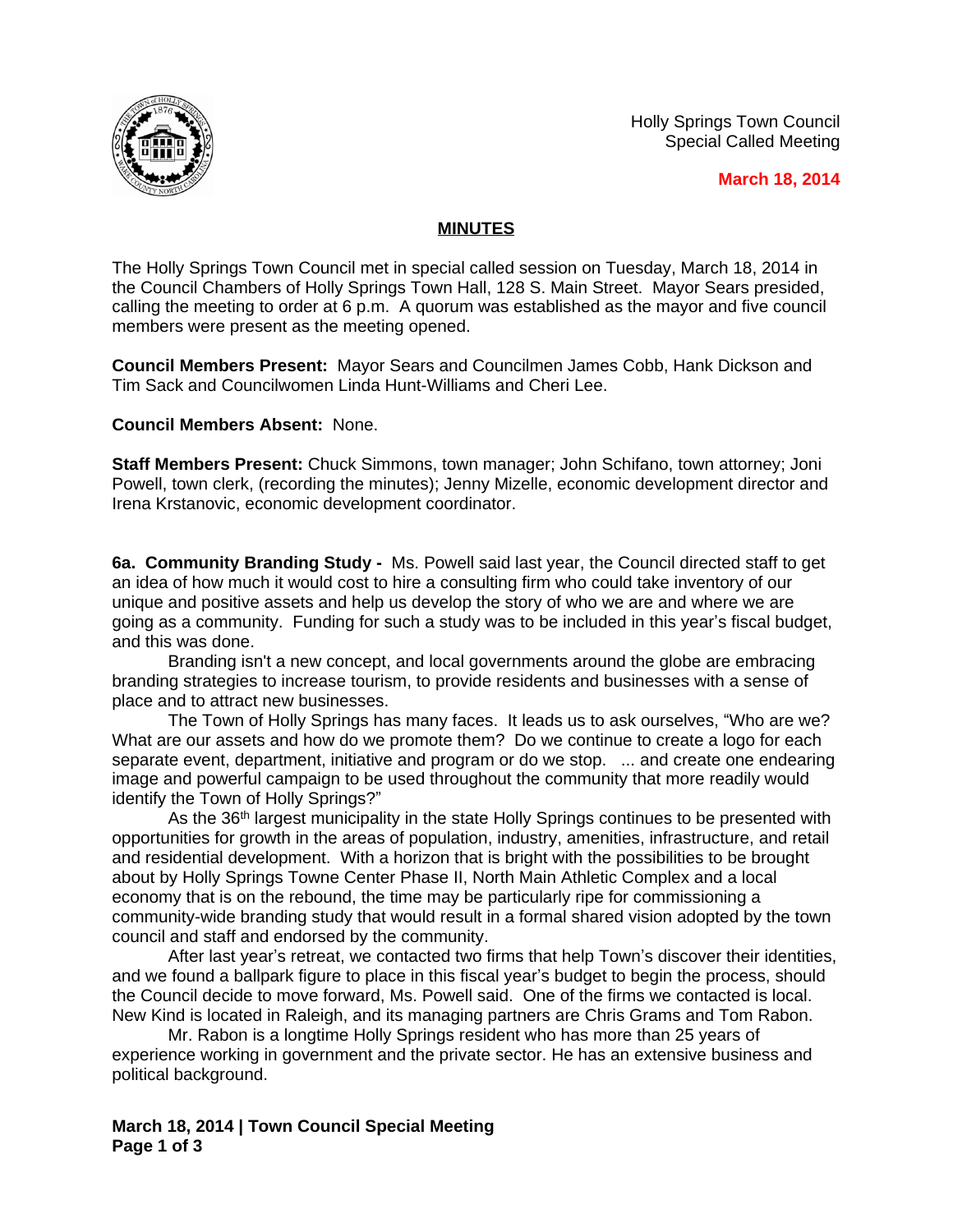Mr. Grams is a resident of Raleigh, and he literally wrote the book on branding. He is the author of the recently published book, *The Ad-Free Brand: Secrets to Building Successful Brands in a Digital World*.

Ms. Mizelle introduced the New Kind guests, who explained how a community's identity comes from its history, its culture, the geography and the people of our place. A brand is not, therefore, created; it is *discovered*. They shared with the Council New Kind's methodology, explaining how the people of the community should provide their insights, which can then be articulated as the community's "brand."

In agenda packets, Ms. Powell and Ms. Mizelle had noted for Council that, as the Town enters these discussions, it is important to understand that:

- A brand is not a slogan or a logo or an ad campaign. These are the marketing tools that help convey the brand, but they are not the brand itself.
- A brand must be relevant, highly regarded, believable, and have emotional value that speaks to the people of the community it represents.
- Multiple messages in a community and within our own organization have created fragmentation and potential confusion about who or what Holly Springs is.
- Is this a brand that will apply to the "Town of Holly Springs" or to the "place of Holly Springs?"
- If the brand is to apply to the entire community the place of Holly Springs then this project should enhance and not duplicate the marketing efforts of participating organizations like the Chamber of Commerce.
- If the brand is to apply to the place of Holly Springs, then we should market the "place" brand," but not try to figure out how to homogenize the organizational brands of the participating organizations like the Chamber of Commerce.

## **What Would Be the Benefits of Branding to Holly Springs?**

- *Increased tourism*, which encourages outside dollars to our community, and, as a result, creates and sustains additional jobs.
- *Recruitment and retention of talent*, making our community an even better place to live for the next generation.
- *Attractiveness to new businesses*, which spurs economic development.
- *Fostering a sense of pride and satisfaction* for current residents.

## **What Are Some of the Challenges of Place or Location Branding?**

- Location branding faces unique challenges in that it must cover multiple target groups... the business community, the Town organization, the Chamber of Commerce, the Town's parks and recreation programs, etc.
- Because the brand is for a place and not a specific product, service or entity, there is no single guardian or owner of the brand.

Ms. Mizelle said that, in the end, we hope to reveal or discover what it is that makes Holly Springs so attractive and special, and then communicate it to the rest of the world.

Companies like New Kind can help the Town with some or all of that objective, providing as much in the form of "deliverables" as we desire. Deliverables and marketing strategies will be further explained during the presentation. The cost of such a project can range from \$50,000 to \$100,000, depending on what the Town hopes to gain in the form of marketing materials. There are adequate funds in this year's fiscal budget that can be used for a Phase 1 branding study to begin. The completion of the study and marketing could be included in the budget year beginning July 1.